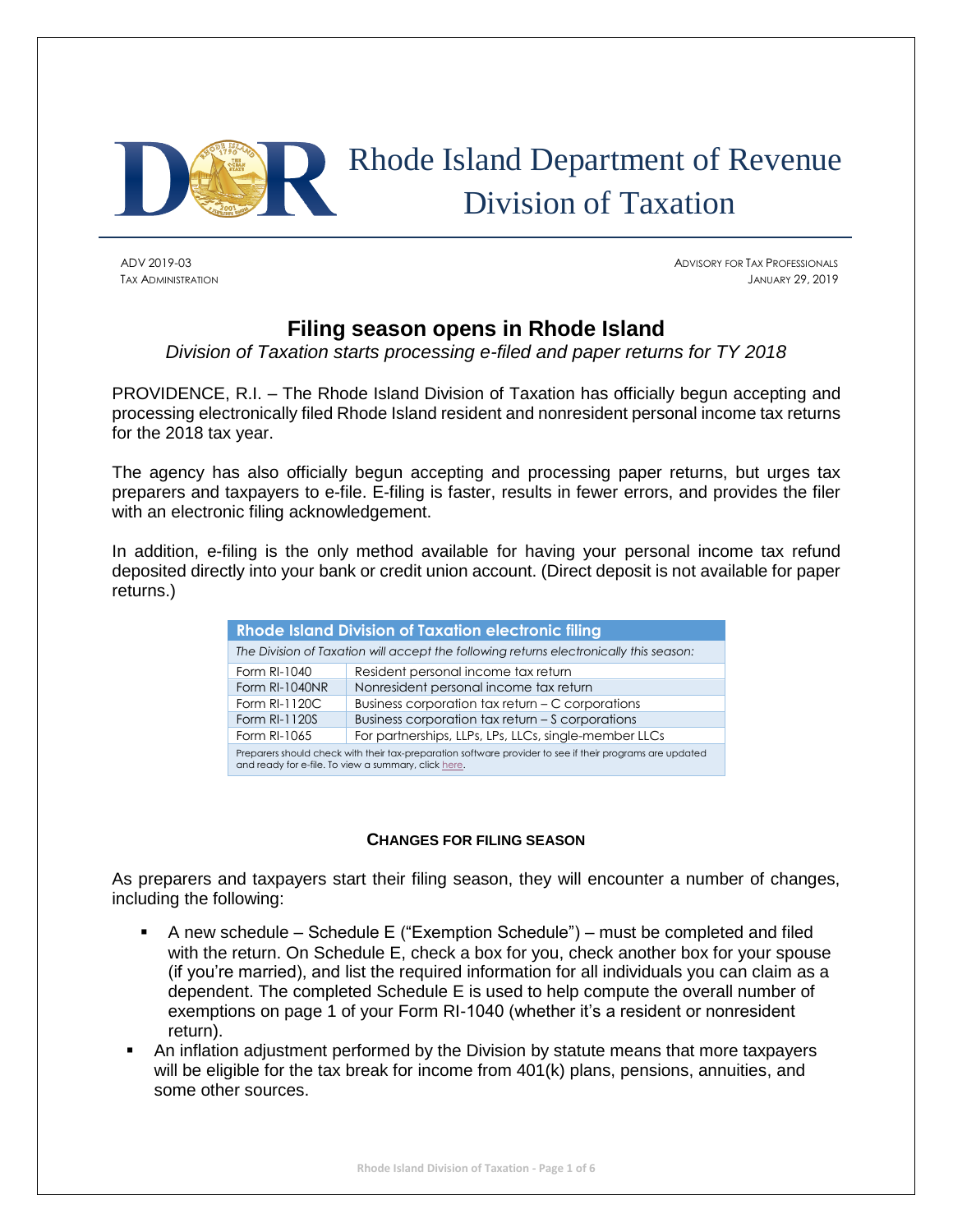- **•** An inflation adjustment performed by the Division by statute means that more taxpayers will be eligible for the tax break for income from Social Security benefits.
- An increase in the statewide property-tax relief credit (Form RI-1040H).
- A filing deadline of April 15, 2019.

The Division expects to receive and process more than 650,000 resident and nonresident personal income tax returns this year.

## **BUSINESS FILERS**

The Division of Taxation has also officially begun accepting and processing electronically filed business returns on Form RI-1065, Form RI-1120C, and Form RI-1120S.

In addition, the Division has officially begun accepting paper-filed business returns. The Division reminds business filers of the change in original and extended due dates which first applied in the 2017 filing season. For example, calendar-year C corporations that formerly filed in March now file in April. Calendar-year partnerships that formerly filed in April now file in March.

## **FIGHTING TAX FRAUD**

The Internal Revenue Service, state tax agencies, and the tax professional industry have joined forces to form the Security Summit, working in partnership to combat tax refund fraud, fraudulent tax returns, and identity theft-related fraud.



The Security Summit is working with tax preparation software providers and others to fight fraud. Enhanced security measures, in place to protect taxpayers' personal information and to combat fraud, have in some cases increased the time it takes many states to process and issue refunds, especially if back-up documentation is called for to support certain items of income or expense.

The Rhode Island Division of Taxation asks your patience as Rhode

Island and many other states implement enhanced efforts to safeguard taxpayer dollars, combat tax refund fraud, and protect your personal information.

The Division this filing season will take the time necessary to review and verify the information on all tax returns to make sure that the right refund goes to the right person.

Tax preparers and taxpayers can help in the fight against fraud by filing electronically and using direct deposit, which is the most secure and effective way to receive a refund.

#### **Some federal refunds delayed**

The IRS, by law, cannot issue federal refunds before mid-February for returns that claim the earned income credit or the additional child tax credit.

The delay gives the IRS additional time to help prevent revenue lost due to identity theft and refund fraud related to fabricated wages and withholdings.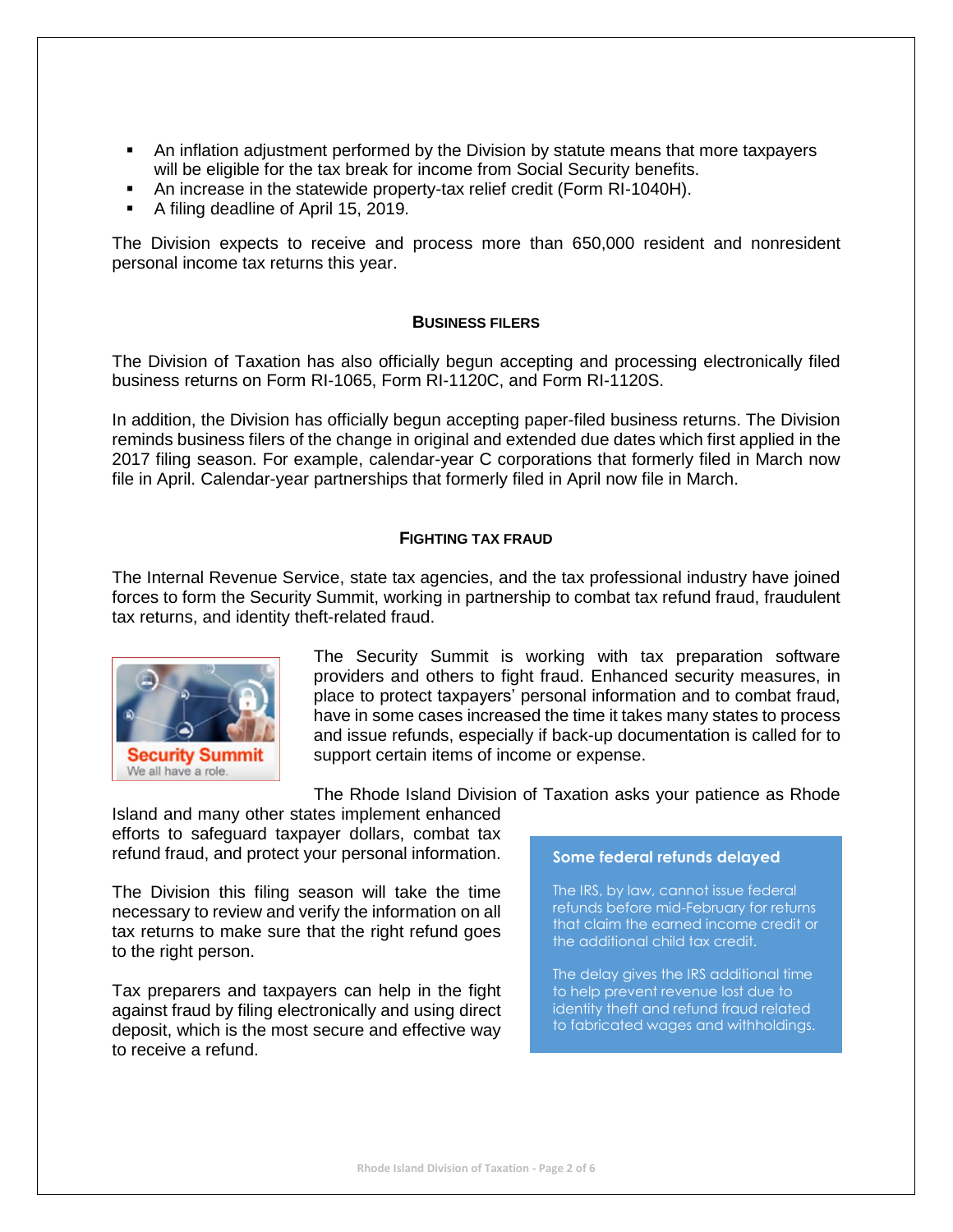Last year, the Division issued more than 490,000 refunds totaling approximately \$309 million in the aggregate – an average of \$630 per refund (for tax year 2017 returns).

| <b>Rhode Island Division of Taxation refunds</b>                                                                                                                                                                          |                     |                     |         |  |  |  |  |
|---------------------------------------------------------------------------------------------------------------------------------------------------------------------------------------------------------------------------|---------------------|---------------------|---------|--|--|--|--|
| The Division of Taxation issued more refunds last year than in the previous year*                                                                                                                                         |                     |                     |         |  |  |  |  |
|                                                                                                                                                                                                                           | 2017 calendar year* | 2018 calendar year* |         |  |  |  |  |
| Number of refunds                                                                                                                                                                                                         | 482,735             | 491,475             | $+1.8%$ |  |  |  |  |
| Total refund amount \$                                                                                                                                                                                                    | \$288,001,210       | \$309,533,913       | $+7.5%$ |  |  |  |  |
| Average refund \$                                                                                                                                                                                                         | \$597               | \$630               | $+5.6%$ |  |  |  |  |
| * Total refunds (including interest and after offsets) shown are only for tax year 2016 returns filed in calendar year 2017, and only for<br>tax year 2017 returns filed in calendar year 2018. Some numbers are rounded. |                     |                     |         |  |  |  |  |

## **FILING TIPS FOR ALL RETURNS**

The Division urges taxpayers to gather and organize their financial records for 2018 to assist in the preparation of complete and accurate returns. Those claiming certain tax credits should be prepared to provide supporting documentation:

- Because the earned income credit is intended for those who have earned income (and who meet certain other requirements), those claiming the credit need to have *bona fide*  documentation showing the source(s) of their earned income, such as Form W-2 wage statements.
- Because the statewide property-tax relief credit (Form RI-1040H) is generally intended for those who own or rent local property (and who meet certain other requirements), those claiming the credit need to have *bona fide* documentation showing that they paid local property tax, or paid rent to a landlord that paid local property tax.
- According to the Tax Preparers Act of 2013, preparers must exercise due diligence when preparing Rhode Island personal income tax returns involving the earned income credit and property-tax relief credit.<sup>1</sup>
- To facilitate accurate processing of the return (and any related refund), be consistent from year to year with the names on the return. For example, if the taxpayer's first name is Michael, don't use "Michael" one year on the return, and "Mike" on the next year's return – use "Michael" both years.

The Division of Taxation urges taxpayers and preparers to make sure that a Rhode Island personal income tax return includes a properly and accurately completed Schedule W – if the taxpayer had Rhode Island personal income tax withheld last year from a paycheck, a pension, or other such source of income.

The Division also urges filers to remember to include their Social Security number (or ITIN). If a filer is married, the filer should include the Social Security number (or ITIN) of the spouse, too.

 $\overline{\phantom{a}}$ 

<sup>1</sup> The Act is codified at Rhode Island General Laws § 44-68-1 *et seq.*, and describes duties, responsibilities, and penalties that apply to preparers. The Act also says that paid preparers must sign – and include their IRS-issued preparer tax identification number (PTIN) – on all returns prepared and filed with the Division of Taxation.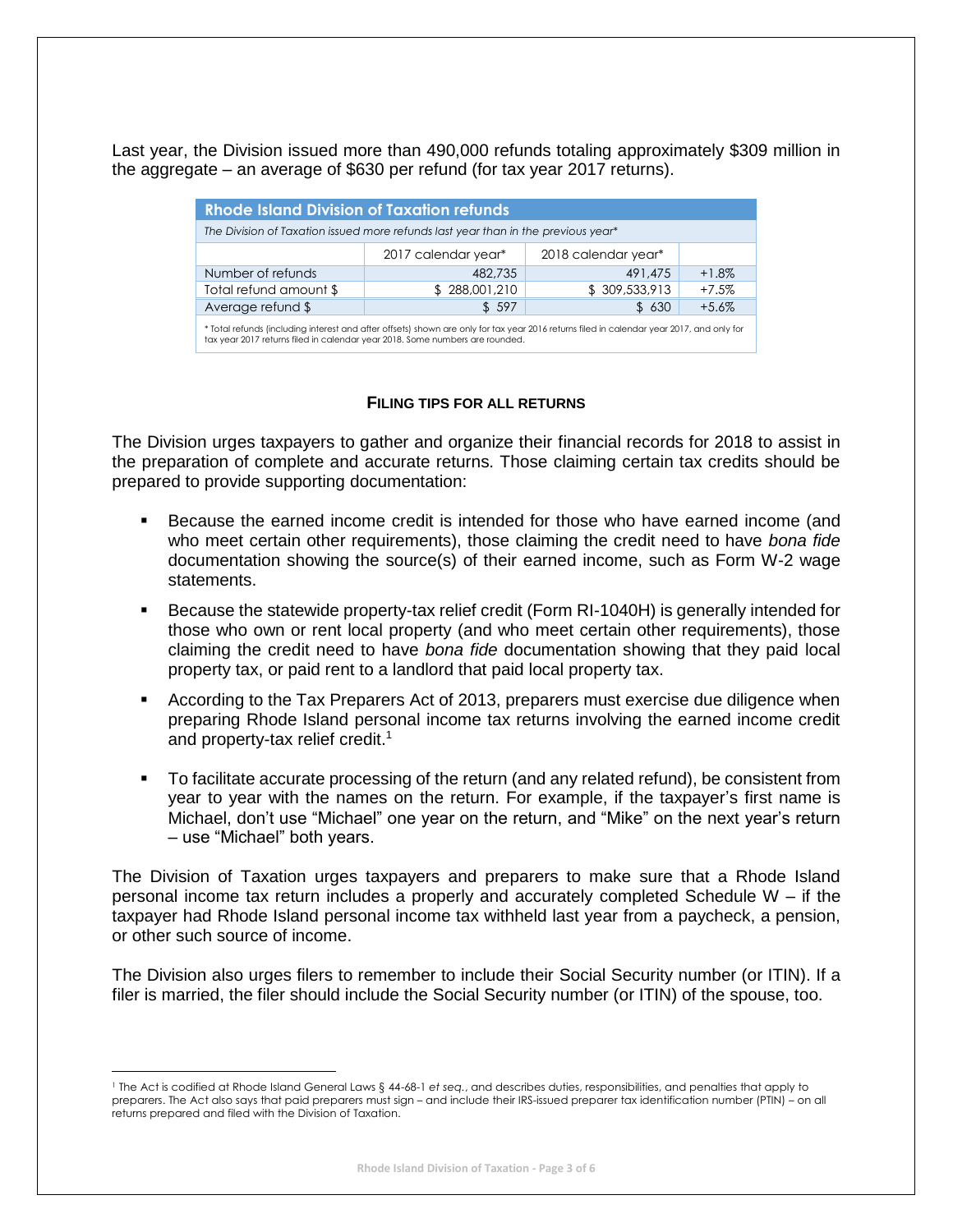Also, don't forget to complete and include the new Schedule E with your return. Schedule E is required whether you are single or married, resident or nonresident. Also, Schedule E is required even if you have no dependents.

When making a payment, taxpayers should be sure to include a payment voucher. For those using tax software, vouchers can be printed out along with a copy of the return. Vouchers are also [on the Division website.](http://www.tax.ri.gov/forms/2018/Income/2018%20RI-1040V_Onem.pdf)

## **FILING TIPS FOR PAPER RETURNS**

For those who file paper returns, the Division urges the use of tax preparation software so that

the resulting return can be filed with a twodimensional barcode. Paper returns with 2-D barcodes typically process more effectively and efficiently and result in fewer errors.

For those without tax preparation software, forms for the new filing season, covering tax year 2018, are now available [on the Division's website.](http://www.tax.ri.gov/taxforms/personal.php) Among the forms now available for download is Form RI-1040H, involving the statewide propertytax relief credit.

Following are some tips for paper filers:

■ Avoid using staples when preparing paper returns for mailing because staples delay processing. Instead of using staples or

## **Where's my refund?**

Beginning in February, the Rhode Island Division of Taxation will regularly update its online "Where's My Refund?" tool: **<https://www.ri.gov/taxation/refund/>**

The tool is a handy way to find out the status of your Rhode Island personal income tax refund.

sticky tape to bind tax return documents together prior to mailing, use binder clips, paper clips, or rubber bands – all of which can be quickly removed by Division staff during the processing of the return.

- Sign and date your return.
- Include with your return any Form W-2 wage statements.
- **.** If you had any Rhode Island income tax withheld last year (from a job, a pension, or other source of income), don't forget to accurately complete your return's Schedule W and include it in your mailing.
- Remember to include a completed Schedule E with your return.
- Include all pages of the return.
- Use a standard-size envelope.
- Keep folding of the return to a minimum, to ease in processing.
- **•** Include with the return only the required documents as shown in the instructions. (For example, do not include birth certificates.)
- Check the correct box for your "filing status."

## **CONTACTING THE DIVISION OF TAXATION**

There are a number of convenient ways to directly reach the Division regarding your Rhode Island personal income tax return or refund. Email the Division using the following address: [Tax.Assist@tax.ri.gov.](mailto:Tax.Assist@tax.ri.gov)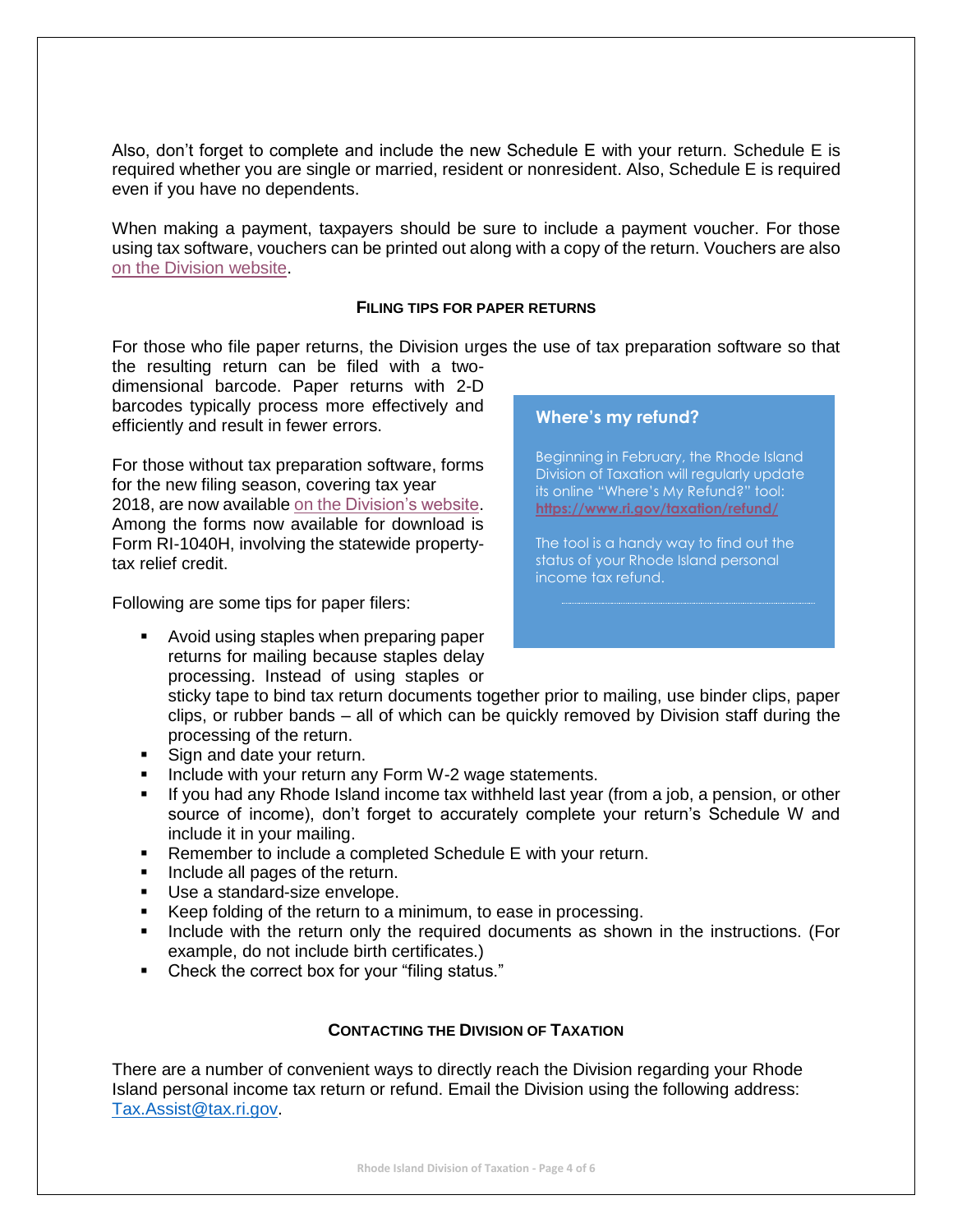You may also call the Division at (401) 574-8829 (choose option # 3), or visit the Division's office on the first floor of the Powers Building, at One Capitol Hill, diagonally across from the Smith Street entrance of the State House.

The Division is typically open to the public from 8:30 a.m. to 3:30 p.m. business days. However, keep in mind that the number of visits and phone calls increases during filing season. For a complete listing of contact information for the Division of Taxation, [use the "Contact Us" section](http://www.tax.ri.gov/contact/)  [of the website.](http://www.tax.ri.gov/contact/)

## **FORMS AND INSTRUCTIONS**

Many Rhode Island tax forms, instructions, and related schedules and other materials for individuals, businesses, and others are now available [online at the Division of Taxation website.](http://www.tax.ri.gov/taxforms/) To order forms by mail, call (401) 574-8970, or email: [tax.forms@tax.ri.gov.](mailto:tax.forms@tax.ri.gov)

## **FINDING A TAX PREPARER**

Although the Rhode Island Division of Taxation does not prepare tax returns for 2018 on a walkin basis, many certified public accountants, enrolled agents, public accountants, and other preparers are available throughout the state.

**SEMIRS** 

The [Internal Revenue Service website includes information on choosing](https://www.irs.gov/tax-professionals/choosing-a-tax-professional)  [a tax professional,](https://www.irs.gov/tax-professionals/choosing-a-tax-professional) as well as a public directory of certain tax professionals to help taxpayers determine return preparer credentials and qualifications. The directory is a searchable, sortable database with the name, city, state, and ZIP code of credentialed return preparers.

## **FREE TAX ASSISTANCE**

Many locations in Rhode Island will prepare personal income tax returns -- and property-tax relief claims on Form RI-1040H -- all at no charge for eligible taxpayers. To find a volunteer tax preparation site near you – including its location, hours, and dates of operation:

- Call the United Way of Rhode Island's helpline at 211.
- Call the VITA program toll-free at 1-800-906-9887.
- Call the AARP Tax-Aide program toll-free at 1-888-227-7669.

For more information, see [the IRS website,](https://www.irs.gov/individuals/free-tax-return-preparation-for-you-by-volunteers) which includes links for finding nearby volunteer tax preparation sites. (For federal income tax information or assistance directly from the IRS, see the [IRS website](https://www.irs.gov/) or call 1-800-829-1040.)